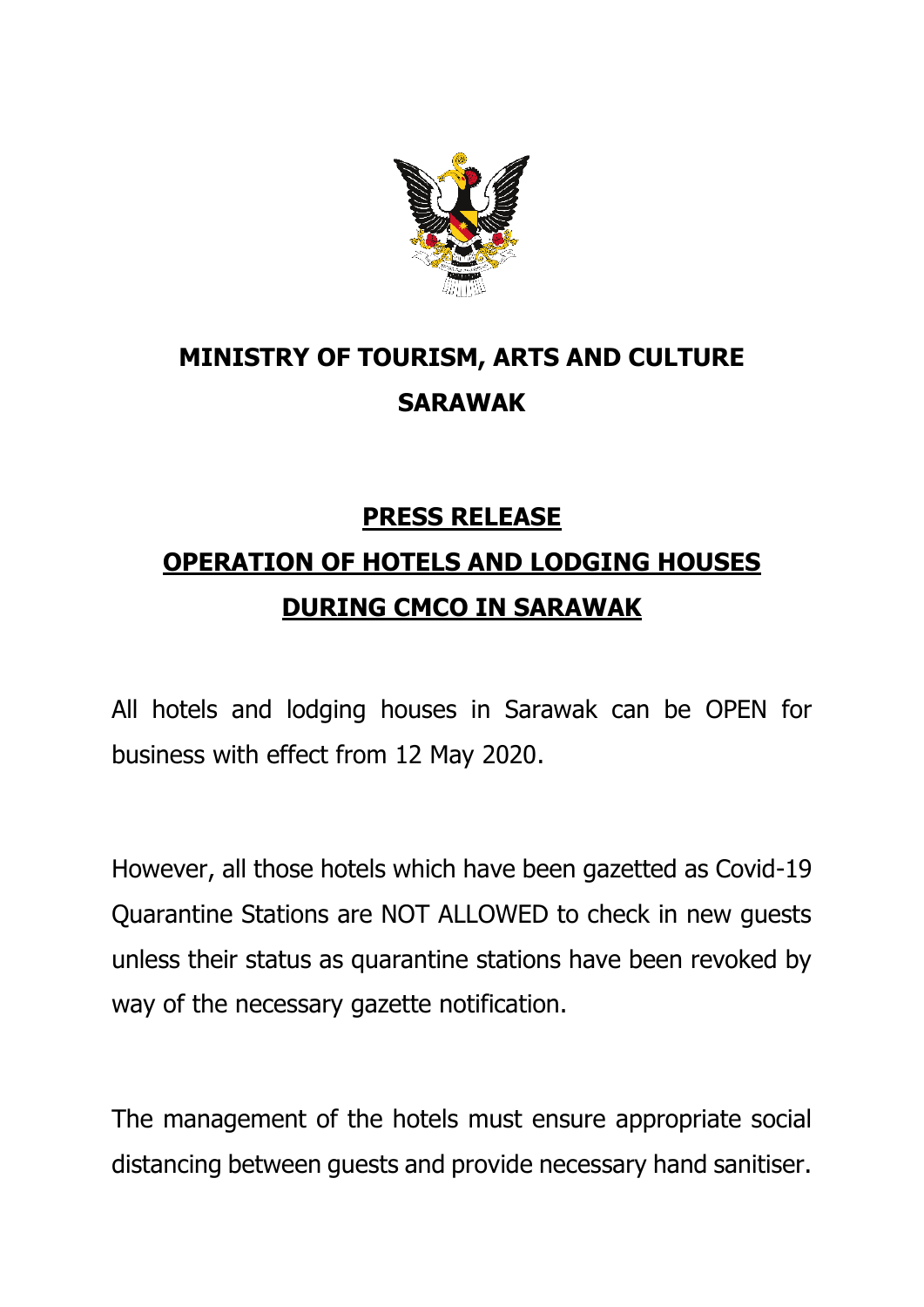Use of appropriate masks by employees and guests must be ensured at all time. All safety and health directives and SOP of the health authorities must be strictly complied with.

Common facilities such as gymnasium, swimming pools, prayer rooms, sauna, spa, business centres, conference halls and meeting rooms are NOT ALLOWED to be used.

Restaurants and cafeteria in the hotels are allowed to operate from 7 a.m. until 10 p.m. for take away, delivery, room service and ala carte dine in ONLY. The dine in is subject to the requirements of social distancing of seating arrangements. No BUFFET meals are allowed.

Guests in the hotels are to remain in their respective rooms are not allowed to gather or assemble anywhere in the hotel premises during their stay.

Hotel management has to report to the Health Department of any staff or guest whom they have come to know to have been infected with Covid-19 without delay.